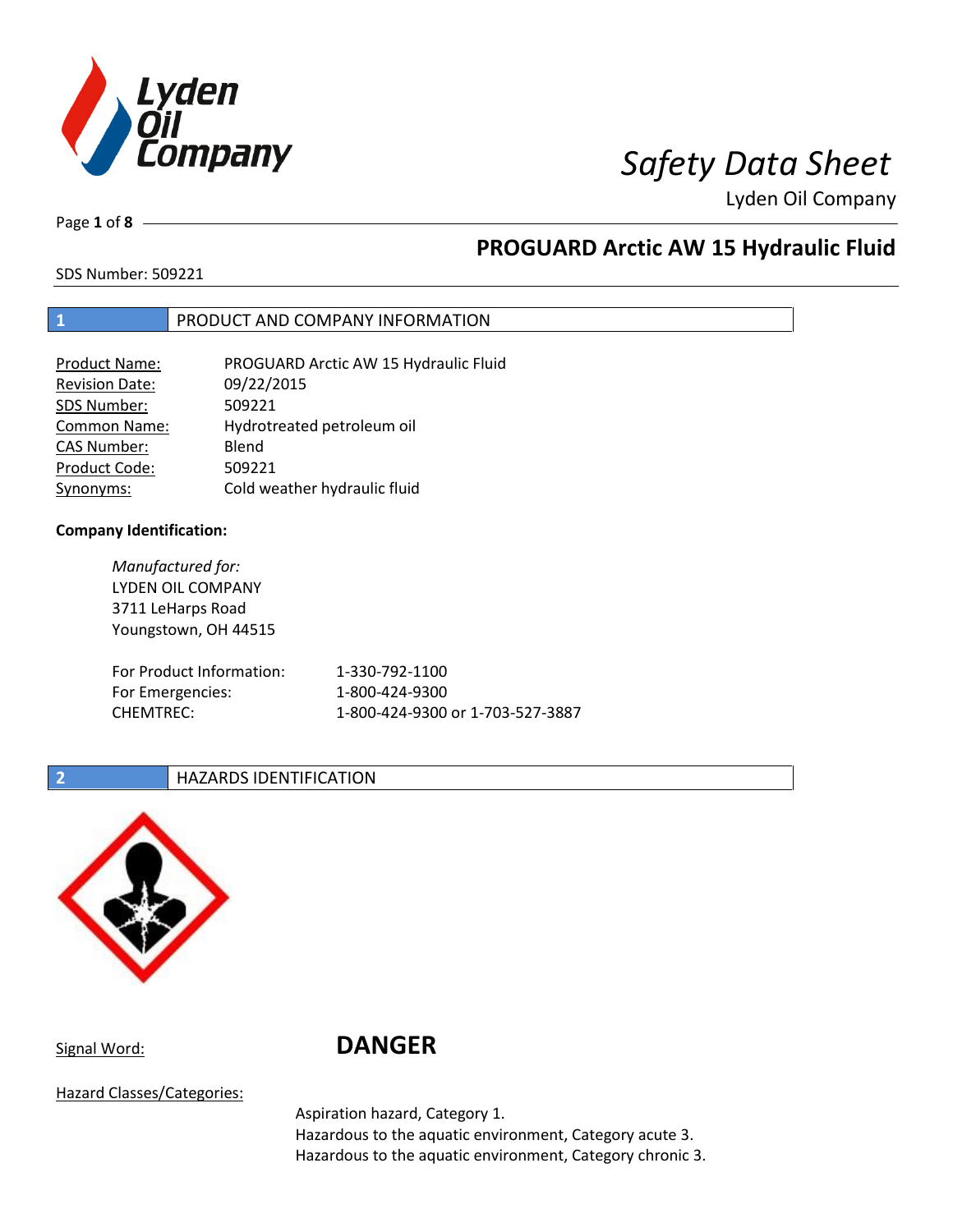

| Page 2 of 8                     |                                                                       |
|---------------------------------|-----------------------------------------------------------------------|
|                                 | <b>PROGUARD Arctic AW 15 Hydraulic Fluid</b>                          |
| <b>SDS Number: 509221</b>       |                                                                       |
| Hazard Statement(s):            |                                                                       |
|                                 | H304: May be fatal if swallowed and enters airways.                   |
|                                 | H412: Harmful to aquatic life with long-lasting effects.              |
| <b>Precaution Statement(s):</b> |                                                                       |
|                                 | P101: If medical advice is needed, have product container or label at |
|                                 | hand.                                                                 |
|                                 | P102: Keep out of reach of children.                                  |
|                                 | P103: Read label before use.                                          |
|                                 | P273: Avoid release to the environment.                               |
|                                 | P301+310: IF SWALLOWED: Immediately call a POISON                     |
|                                 | CENTER/doctor.                                                        |
|                                 | P331: Do NOT induce vomiting.                                         |
|                                 | P405: Store locked up.                                                |
|                                 | P501: Dispose of contents/container in accordance with                |
|                                 | local/regional/national/international regulation.                     |

### Other Hazard Statement(s):

Repeated exposure may cause skin dryness or cracking.

**3 COMPOSITION / INFORMATION ON INGREDIENTS** 

### Ingredients:

*Mixture of the substances listed below with nonhazardous additions.*

| <b>Chemical Name</b>                                | <b>CAS Number</b> | Percentage |
|-----------------------------------------------------|-------------------|------------|
| Distillates (petroleum), hydrotreated light         | 64742-47-8        | $30 - 60$  |
| Lubricating oils (petroleum), C15-C13, hydrotreated | 72623-86-0        | $30 - 60$  |
| 2,6-di-tert-Butylphenol                             | 128-39-2          | $0.1 - 1$  |

*\*Any concentration shown as a range is to protect confidentiality or is due to batch variation.*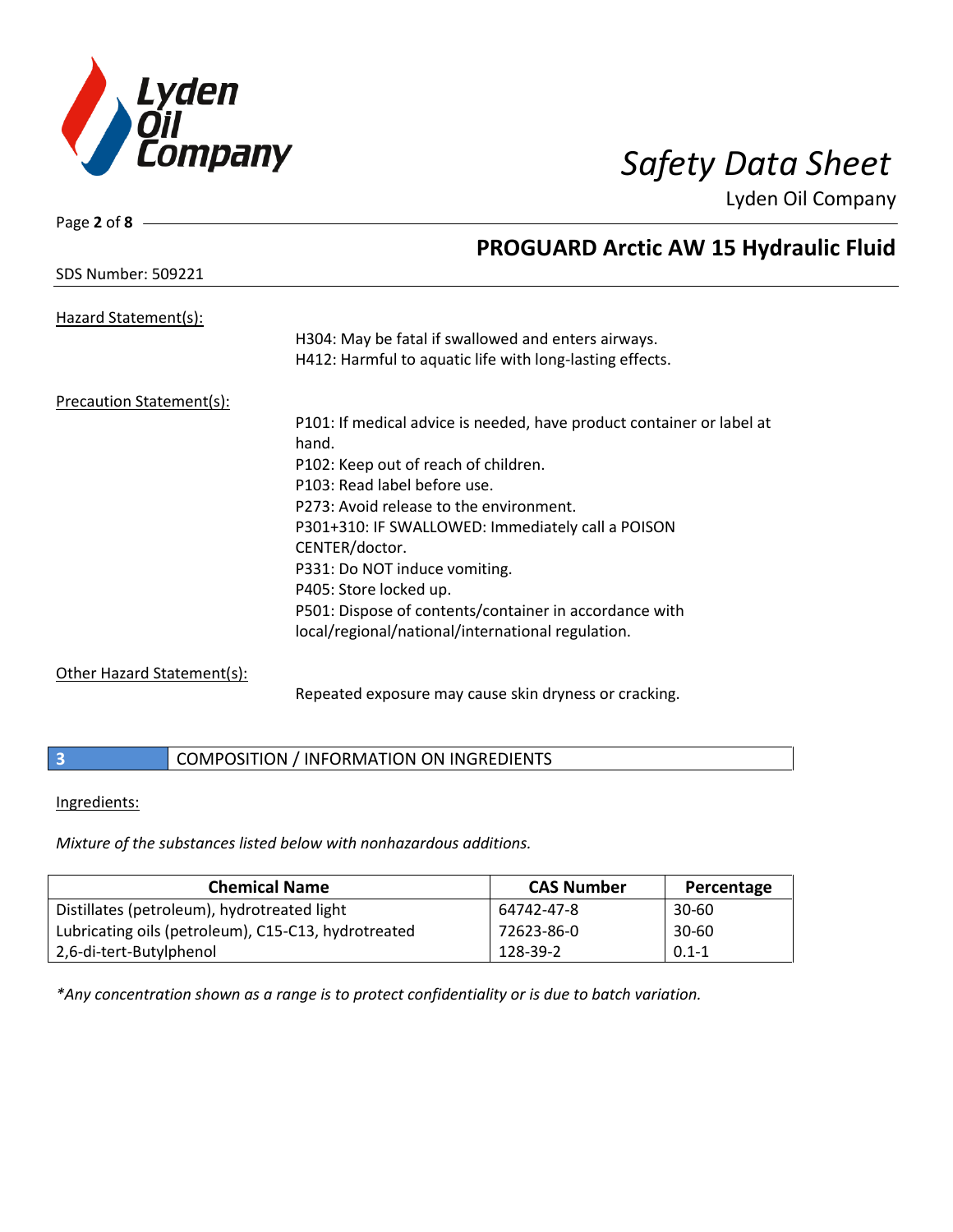

Page **3** of **8**

# **PROGUARD Arctic AW 15 Hydraulic Fluid**

SDS Number: 509221

| <b>FIRST AID MEASURES</b><br>4     |                                                                                                                                                                                                                                                                                                                                                                                                                                                                                                                                                                                                                                   |  |
|------------------------------------|-----------------------------------------------------------------------------------------------------------------------------------------------------------------------------------------------------------------------------------------------------------------------------------------------------------------------------------------------------------------------------------------------------------------------------------------------------------------------------------------------------------------------------------------------------------------------------------------------------------------------------------|--|
| Description of First Aid Measures: |                                                                                                                                                                                                                                                                                                                                                                                                                                                                                                                                                                                                                                   |  |
| Inhalation:                        | Remove victim to fresh air and keep at rest in a position comfortable<br>for breathing. If not breathing, if breathing is irregular or if respiratory                                                                                                                                                                                                                                                                                                                                                                                                                                                                             |  |
|                                    | arrest occurs, provide artificial respiration or oxygen by trained<br>personnel. It may be dangerous to the person providing aid to give<br>mouth-to-mouth resuscitation. Get medical attention if adverse<br>health effects persist or are severe. If unconscious, place in recovery<br>position and get medical attention immediately.                                                                                                                                                                                                                                                                                          |  |
| <b>Skin Contact:</b>               | Wash with soap and water. Remove contaminated clothing and wash<br>before reuse. Get medical attention if needed.                                                                                                                                                                                                                                                                                                                                                                                                                                                                                                                 |  |
| Eye Contact:                       | Rinse opened eye for several minutes under running water. If<br>symptoms persist, consult medical attention.                                                                                                                                                                                                                                                                                                                                                                                                                                                                                                                      |  |
| Ingestion:                         |                                                                                                                                                                                                                                                                                                                                                                                                                                                                                                                                                                                                                                   |  |
|                                    | Get medical attention immediately. Call a poison center or physician.<br>Wash out mouth with water. Remove victim to fresh air and keep at<br>rest in a position comfortable for breathing. If material has been<br>swallowed and the exposed person is conscious, give small quantities<br>of water to drink. Stop if the exposed person feels sick as vomiting<br>may be dangerous. Aspiration hazard if swallowed. Can enter lungs<br>and cause damage. Do not induce vomiting. Never give anything by<br>mouth to an unconscious person. If unconscious, place in recovery<br>position and get medical attention immediately. |  |

### Symptoms and Effects, both acute and delayed:

No further relevent data available.

Recommended Actions:

Treat symptomatically. Call a doctor or poison control center for guidance.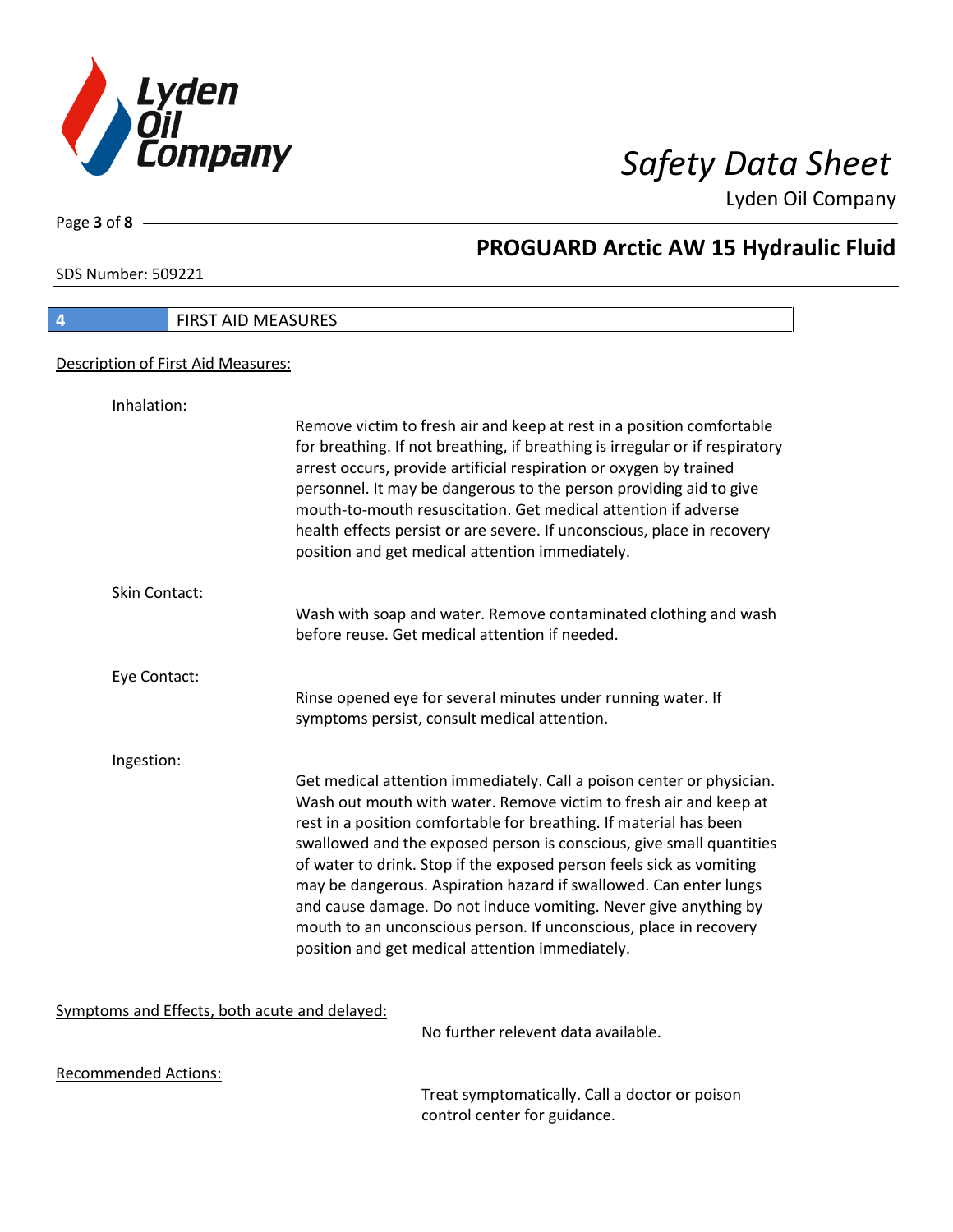

**PROGUARD Arctic AW 15 Hydraulic Fluid**

Lyden Oil Company

SDS Number: 509221

| FIRE FIGHTING MEASURES<br>5               |                                                                                                                                                                                                   |
|-------------------------------------------|---------------------------------------------------------------------------------------------------------------------------------------------------------------------------------------------------|
| Recommended Fire-Extinguishing Equipment: | Use dry powder, foam, or carbon dioxide fire<br>extinguishers. Water may be ineffective in fighting<br>an oil fire unless used by experienced fire fighters.                                      |
| Possible Hazards During a Fire:           | Hazardous combustion products may include: A<br>complex mixture of airborne solid and liquid<br>particulates and gases (smoke). Carbon monoxide.<br>Unidentified organic and inorganic compounds. |
| Recommendations to Firefighters:          | No special measures required.                                                                                                                                                                     |
| <b>ACCIDENTAL RELEASE MEASURES</b><br>6   |                                                                                                                                                                                                   |
| <b>Personal Precautions:</b>              | Avoid contact with skin, eyes, and clothing.<br>Keep away from sources of ignition.                                                                                                               |
| <b>Emergency Procedures:</b>              | Contain spilled material, collect in suitable and<br>properly labled containers.                                                                                                                  |
| <b>Environmental Precautions:</b>         | Do not allow to reach sewage system or any water<br>course.<br>Do not allow to enter ground waters.                                                                                               |
| Cleanup Procedures:                       | Pick up excess with inert absorbant material.                                                                                                                                                     |

Page **4** of **8**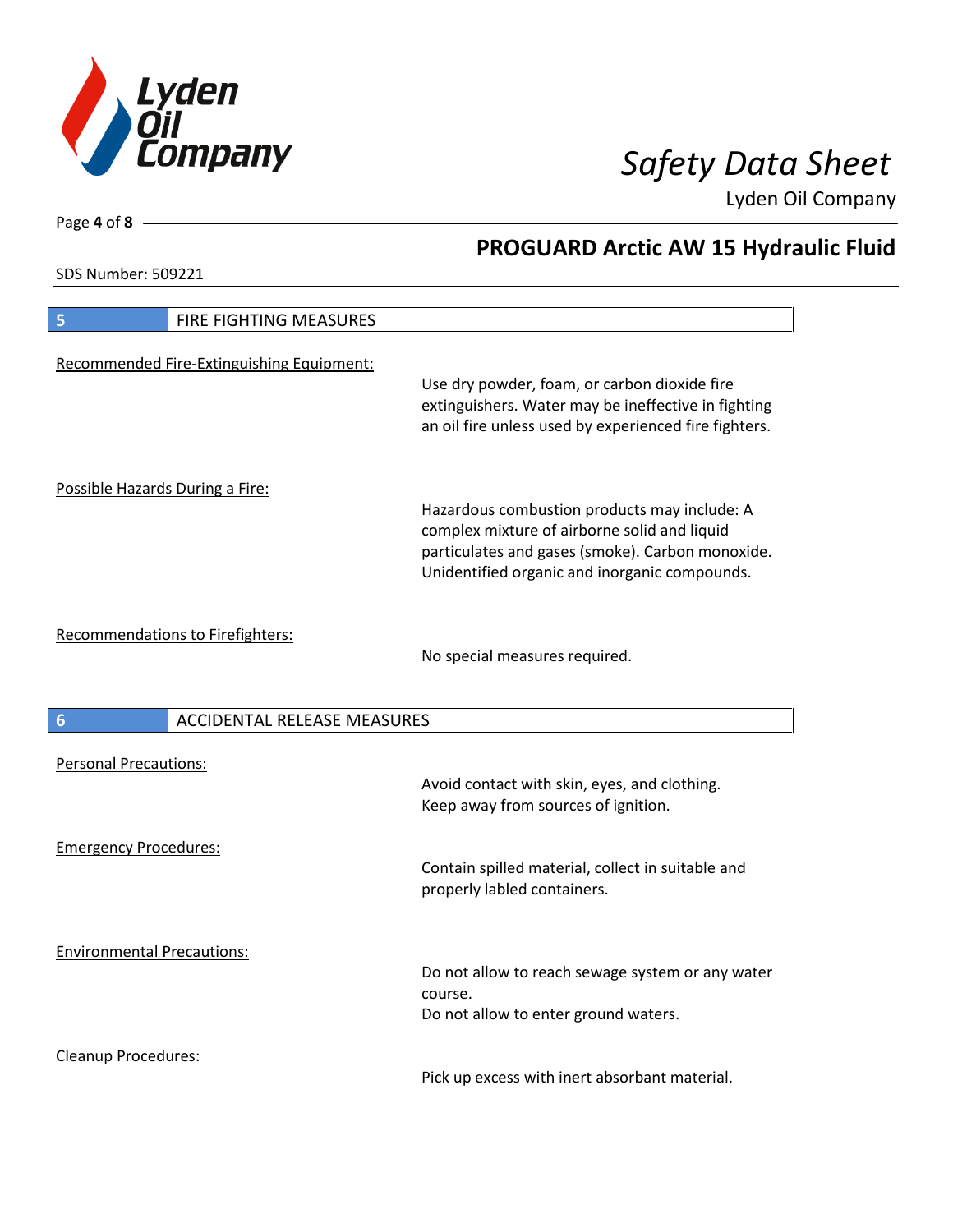

Odor: Petroleum

Lyden Oil Company

Page **5** of **8**

# **PROGUARD Arctic AW 15 Hydraulic Fluid**

SDS Number: 509221

| $\overline{7}$                                                                                | <b>HANDLING AND STORAGE</b>                                                                                                                                        |                                                                                                                     |
|-----------------------------------------------------------------------------------------------|--------------------------------------------------------------------------------------------------------------------------------------------------------------------|---------------------------------------------------------------------------------------------------------------------|
| <b>Handling Precautions:</b>                                                                  |                                                                                                                                                                    |                                                                                                                     |
|                                                                                               |                                                                                                                                                                    | Handle with care and avoid spillage on the floor.<br>Do not cut, weld, drill, grind, braze, or solder<br>container. |
| <b>Storage Requirements:</b>                                                                  |                                                                                                                                                                    | Keep container tightly sealed.<br>Keep away from sources of ignition.                                               |
| 8                                                                                             | EXPOSURE CONTROLS / PERSONAL PROTECTION                                                                                                                            |                                                                                                                     |
| <b>Exposure Limits:</b><br>- 64742-47-8 Distillates (petroleum), hydrotreated light (30-60%): |                                                                                                                                                                    |                                                                                                                     |
|                                                                                               | OSHA TWA - 1200mg/m <sup>3</sup><br>ACGIH TWA - 200mg/m <sup>3</sup> (8 hours)                                                                                     |                                                                                                                     |
|                                                                                               | based (30-60%):                                                                                                                                                    | - 72623-86-0 Lubricating oils (petroleum), C15-C13, hydrotreated neutral oil-                                       |
|                                                                                               | ACGIH TWA - 5mg/m <sup>3</sup> (8 hours)<br>OSHA TWA - 5mg/m <sup>3</sup> (8 hours)<br>NIOSH REL - 5mg/m <sup>3</sup> (10 hours), 10mg/m <sup>3</sup> (15 minutes) |                                                                                                                     |
| <b>Engineering Controls:</b>                                                                  |                                                                                                                                                                    | All ventilation should be designed in accordance<br>with OSHA standard (29 CFR 1910.94).                            |
| Personal Protective Equipment:                                                                |                                                                                                                                                                    | Wash hands before breaks and at the end of work.<br>Use safety glasses and gloves.                                  |
| $\overline{9}$                                                                                | PHYSICAL AND CHEMICAL PROPERTIES                                                                                                                                   |                                                                                                                     |
| Color:<br><b>Physical State:</b>                                                              | Clear<br>Liquid                                                                                                                                                    |                                                                                                                     |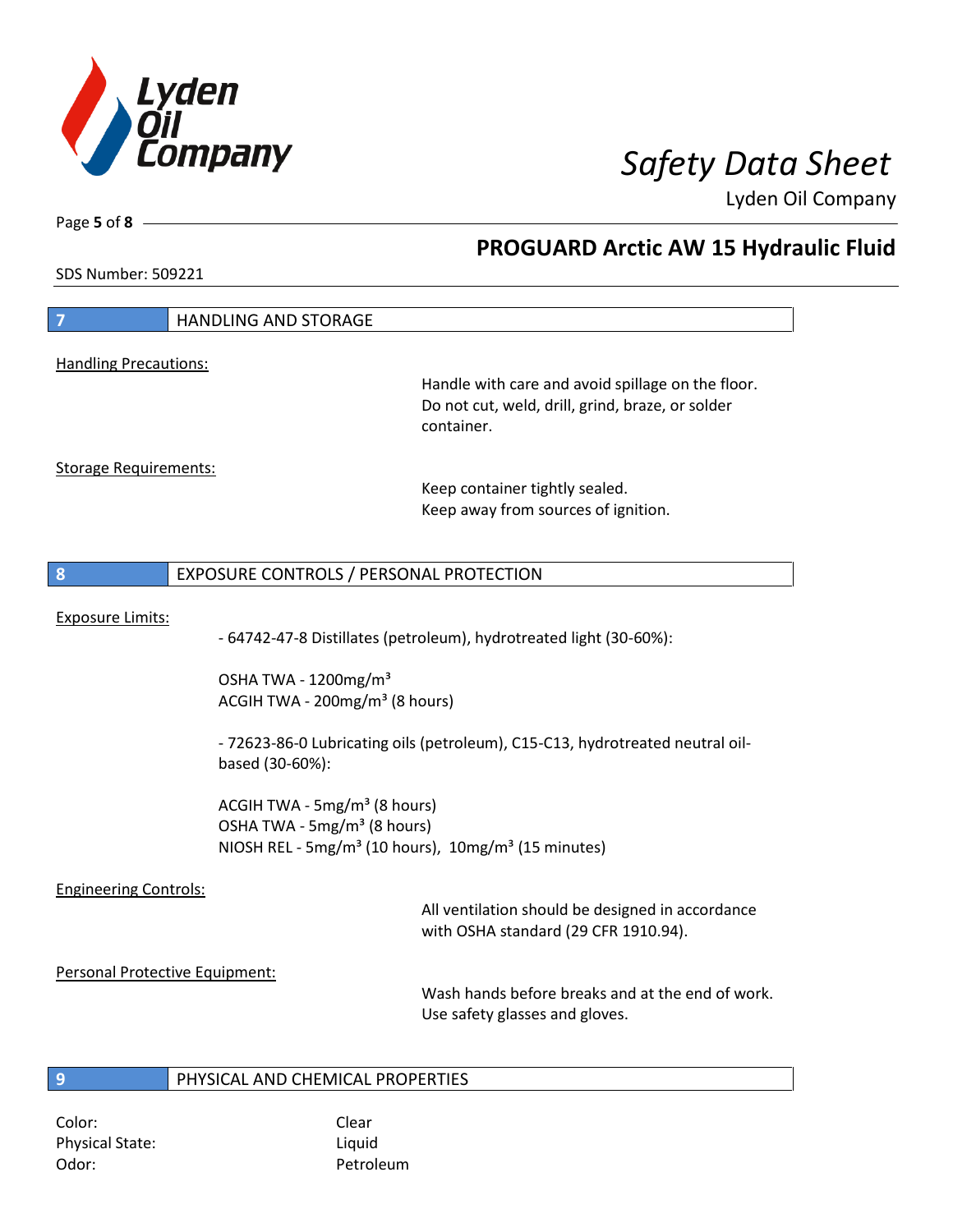

**PROGUARD Arctic AW 15 Hydraulic Fluid**

Lyden Oil Company

### SDS Number: 509221

Page **6** of **8**

| Odor Threshold:               | Data not available                               |
|-------------------------------|--------------------------------------------------|
| pH:                           | Data not available                               |
| <b>Melting Point:</b>         | Data not available                               |
| <b>Boiling Point:</b>         | Data not available                               |
| <b>Boiling Range:</b>         | Data not available                               |
| Flash Point:                  | >392°F                                           |
| <b>Evaporation Rate:</b>      | Data not available                               |
| Flammability:                 | Data not available                               |
| <b>Flammability Limits:</b>   | Data not available                               |
| Vapor Pressure:               | Data not available                               |
| Vapor Density:                | Data not available                               |
| <b>Relative Density:</b>      | $0.85$ to $0.86$                                 |
| Solubilities:                 | Data not available                               |
| <b>Partition Coefficient:</b> | Data not available                               |
| Auto-Ignition Temperature:    | Data not available                               |
| Decomposition Temperature:    | Data not available                               |
| Viscosity:                    | $>13.9$ mm <sup>2</sup> /sec (kinematic at 40°C) |

| 10                             | STABILITY AND REACTIVITY |                                                                  |
|--------------------------------|--------------------------|------------------------------------------------------------------|
| Stability:                     |                          | Stable under normal conditions.                                  |
| Reactivity:                    |                          | Not reactive under normal conditions.                            |
| <b>Conditions to Avoid:</b>    |                          | Extreme temperature, sparks, open flame, and<br>direct sunlight. |
| <b>Hazardous Reactions:</b>    |                          | No known hazardous reactions.                                    |
| <b>Incompatible Materials:</b> |                          | Strong oxidizers.                                                |
| <b>Decomposition Products:</b> |                          | Hazardous decomposition products are not<br>expected to form.    |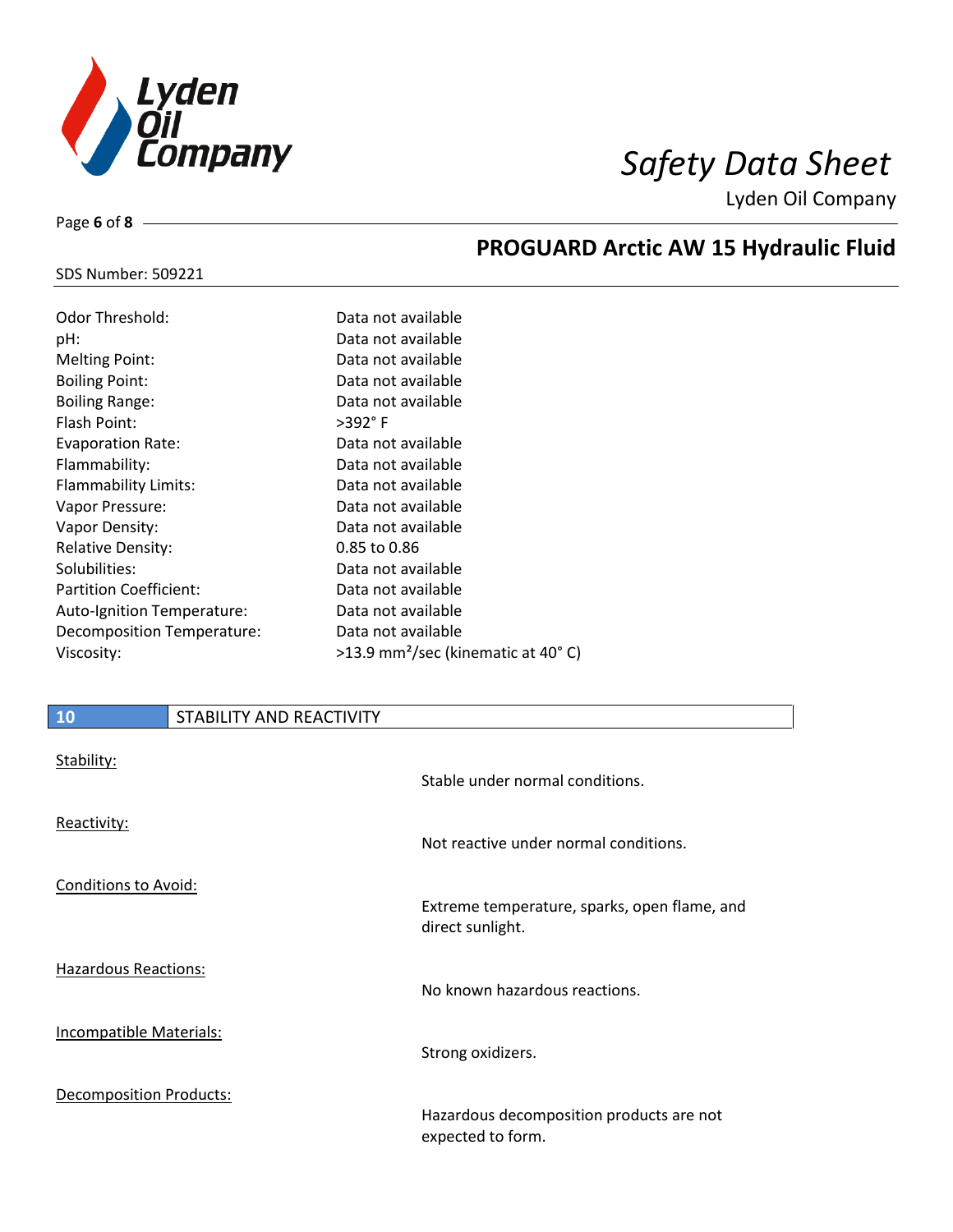

SDS Number: 509221

Page **7** of **8**

# **PROGUARD Arctic AW 15 Hydraulic Fluid**

| 11                                  | <b>TOXICOLOGICAL INFORMATION</b> |                                                                                                                           |
|-------------------------------------|----------------------------------|---------------------------------------------------------------------------------------------------------------------------|
| Routes of Exposure:                 |                                  |                                                                                                                           |
|                                     |                                  | Skin and eye contact are the primary routes of<br>exposure although exposure may occur following<br>accidental ingestion. |
| <b>Exposure Effects:</b>            |                                  | May be fatal if swallowed and enters airways.                                                                             |
| <b>Measures of Toxicity:</b>        |                                  | <b>Component Acute Toxicity Estimates:</b>                                                                                |
|                                     |                                  | 2,6-di-tert-Butylphenol:                                                                                                  |
|                                     |                                  | Oral LD50: 1320 mg/kg (rat)<br>Dermal LD50: >10 g/kg (rabbit), Skin - moderate<br>irritant: 0.5 mL (rat)                  |
| Carcinogenic/Mutagenic Precautions: |                                  | Non-carcinogenic and not expected to be<br>mutagentic.                                                                    |
| 12                                  | <b>ECOLOGICAL INFORMATION</b>    |                                                                                                                           |
| <b>Ecological Precautions:</b>      |                                  | Avoid exposing to the environment.                                                                                        |

### Ecological Effects:

I

- 64742-47-8 Distillates (petroleum), hydrotreated light (30-60%):

Acute LC50: 2200 µg/L (fresh water, fish) (4 days)

### **13** DISPOSAL CONSIDERATIONS

### Disposal Methods:

Dispose of waste material in accordance with all local, state, and federal requirements.